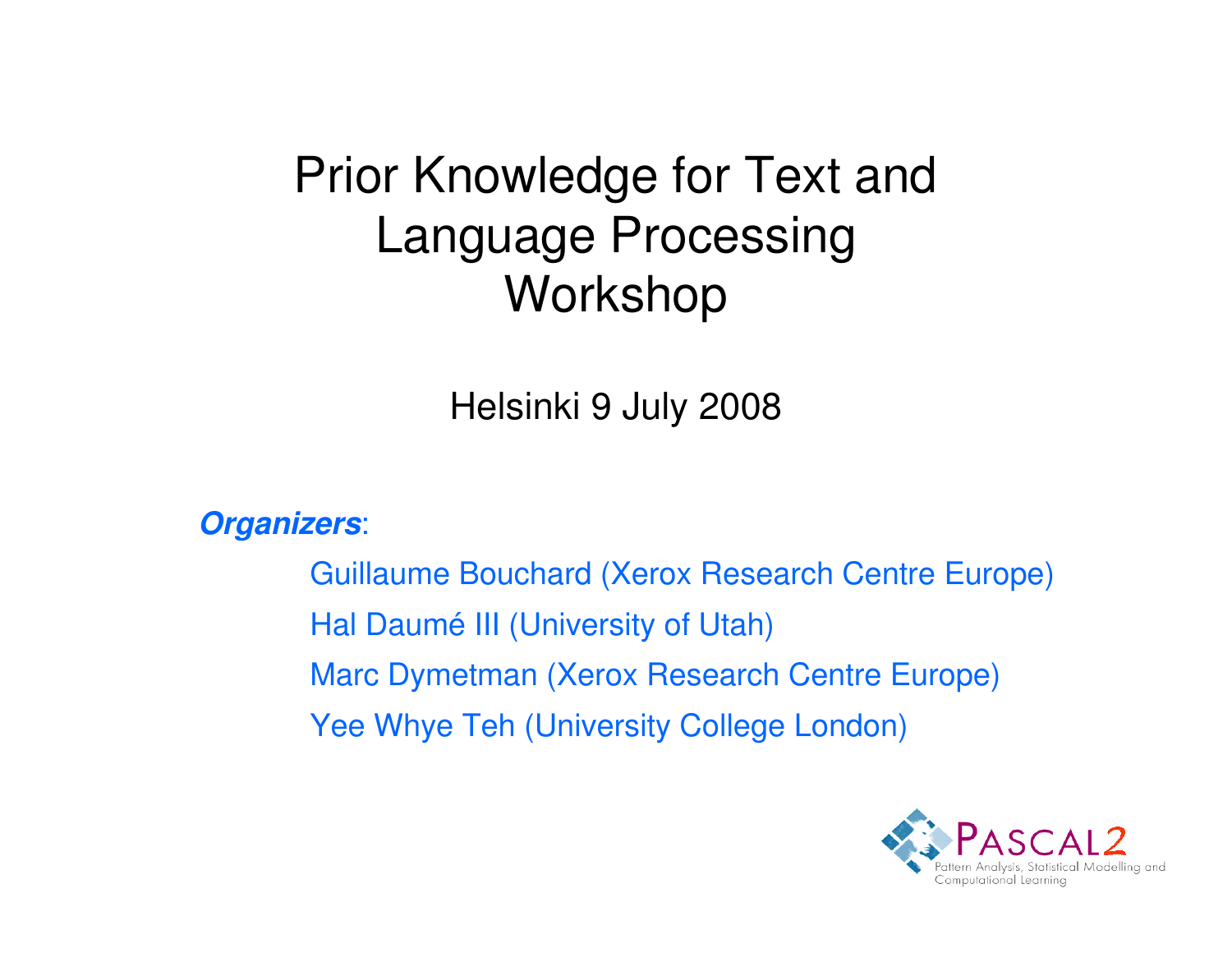# Prior knowledge for text andlanguage processing workshop: **context**

**Pascal-2 Thematic Programme:** 

**"Leveraging Complex Prior Knowledge for Learning"**

March 2008 to Sept. 2008. Coordinator: Neil Lawrence

#### **Current Workshops:**

Bayesian Approaches to Prior Knowledge

- Bayesian Research Kitchen, Grasmere, Lake District, U.K., 8th-10th June 2008
- Nonparametric Bayes Workshop, Helsinki, 9th July 2008

Prior Knowledge encoded as Graphs

• Mining Learning and Graphs, Helsinki, July 4th-5th 2008

Prior Knowledge encoded as Differential Equations

• Approximate Inference in Stochastic Processes and Dynamical Systems,

Cumberland Lodge, May 27th-29th 2008

Biological Data and Prior Knowledge

• Learning and Inference in Computational Systems Biology, Glasgow, March 26th-27th, 2008 Language and Prior Knowledge

Prior Knowledge for Text and Language Processing, Helsinki, 9th July 2008 •

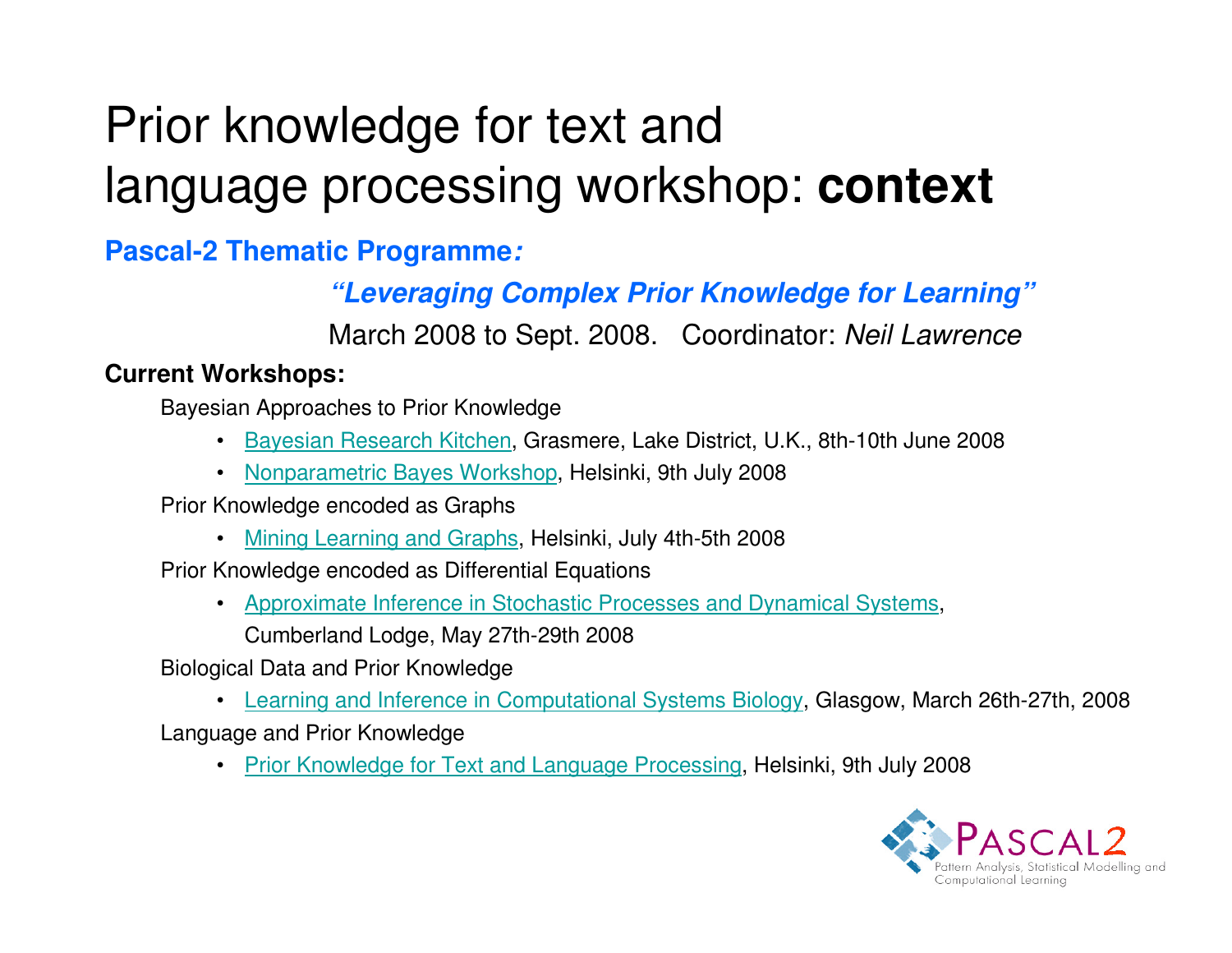# Prior knowledge for text andlanguage processing workshop: **morning**

9:05-9:50 **Invited Talk** Mark Johnson 9:50-10:00 **Poster Preview**10:00-10:30 Coffee Break10:30-10:55 **Talk** Ming-Wei Chang, Lev Ratinov and Dan Roth 10:55-11:40 **Invited Talk** Jason Weston 11:40-12:30 **Posters** Songfang Huang and Steve RenalsHonglak Lee, Rajat Raina, Alex Teichman and Andrew Y. Ng Kinfe Tadesse Mengistu, Mirko Hanneman, Tobias Baum and Andreas WendemuthThomas J. Murray, Panayiotis G. Georgiou and Shrikanth S. Narayanan Andrea Vlachos, Zoubin Ghahramani and Anna Korhonen12:30-14:30 Lunch

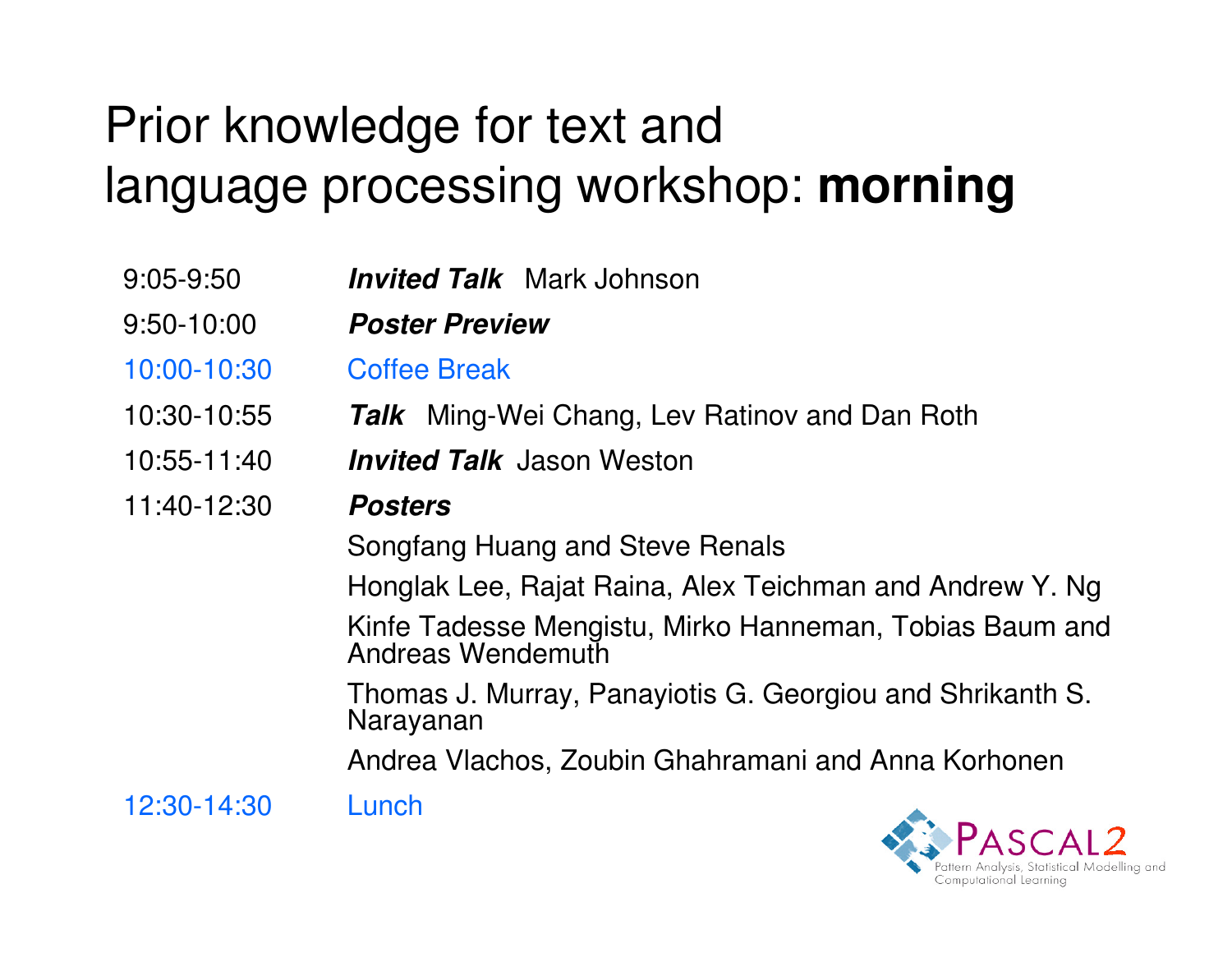## Prior knowledge for text andlanguage processing workshop: **afternoon**

- 14:30-15:15 **Invited Talk** Pedro Domingos
- 15:15-15:40 Talk Mikaela Keller, John S. Brownstein and Clark C. Freifeld
- 15:40-16:05 **Talk**Talk Hanna M. Wallach, Charles Sutton and Andrew **McCallum**
- 16:05-16:30 Coffee Break
- 16:30-17:30 **Panel**Panel David Blei, Fabrizio Costa, Pedro Domingos, Peter<br>Grünwald, Mark Johnson, Jason Weston
- 17:30-17:55 **TalkTalk** Partha Pratim Talukdar, Ted Sandler, Mark Dredze, Koby Crammer, John Blitzer and Fernando Pereira
- 17:55-18:00 Wrap-up

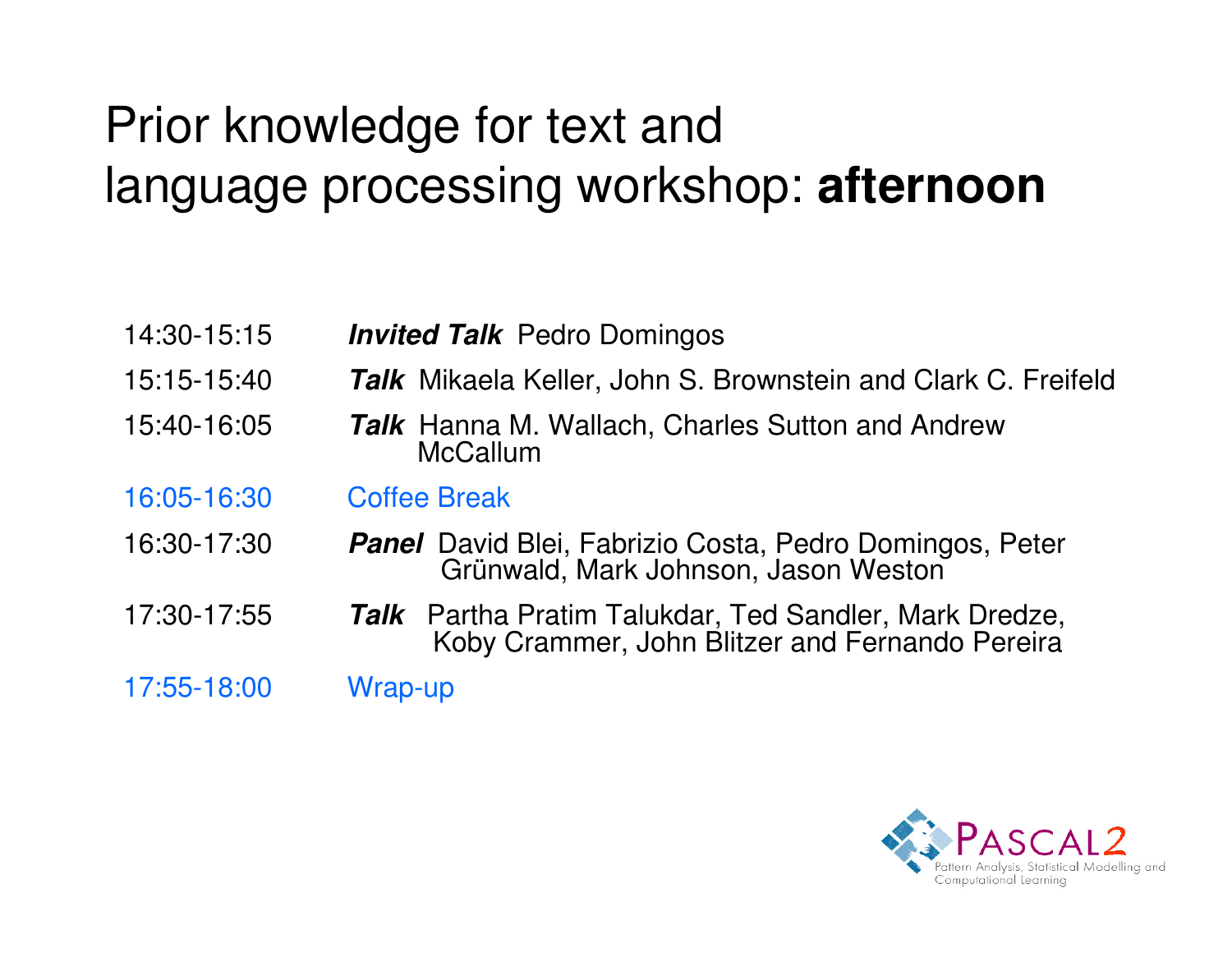#### Things to note

- $\bullet$ **Hardcopies of proceedings**
- $\bullet$ **Video recordings**
- $\bullet$ **Invited talks: 40 mns + 5 mns**
- $\bullet$ **Contributed talks: 20 mns + 5 mns**
- $\bullet$ **Poster preview: 9:50-10:00**
- $\bullet$ **Posters co-located with NP-Bayes: 11:40-12:30**
- $\bullet$  **Panel: 16:30-17:30** 
	- –**interactive, controversial**